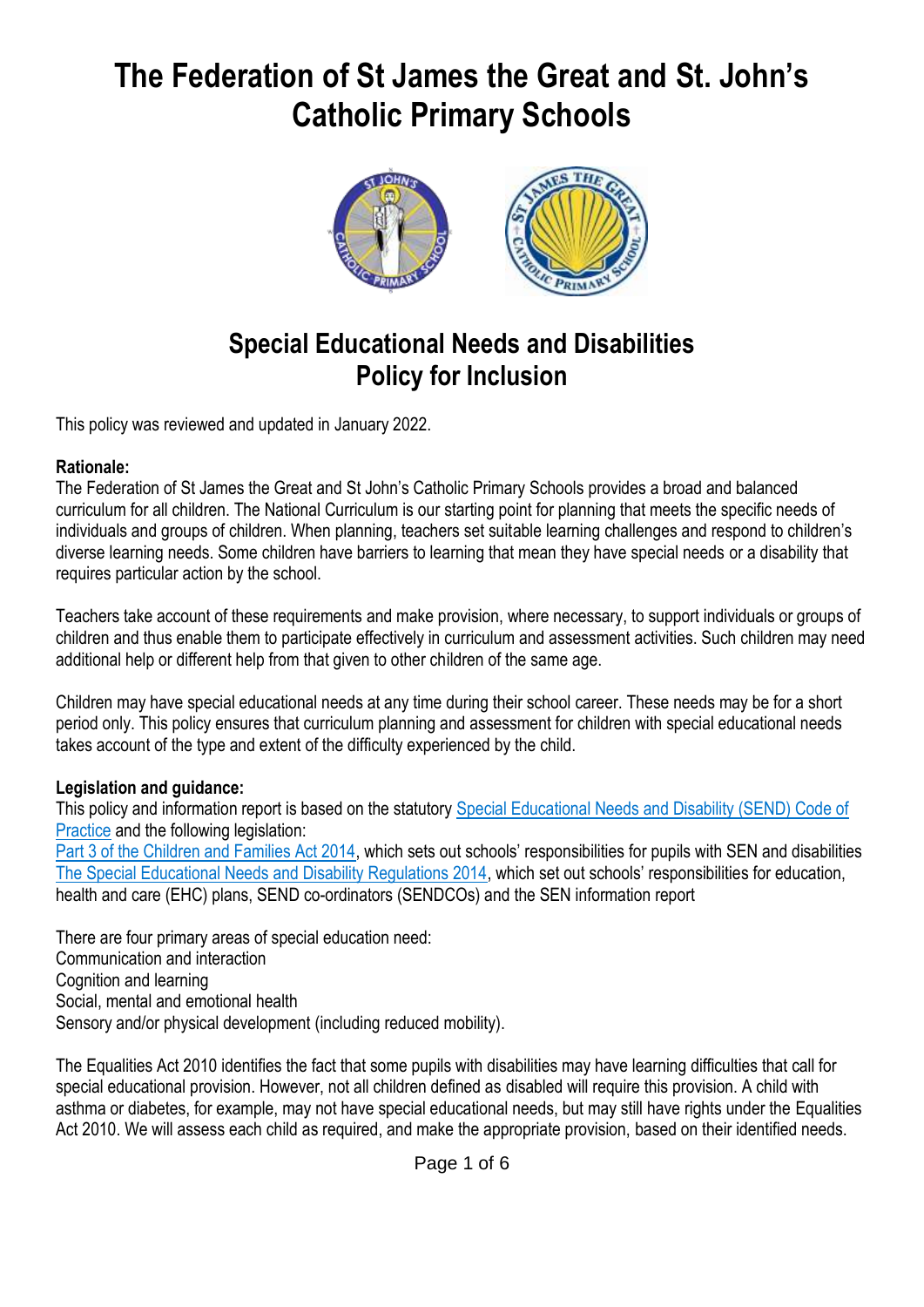# Aim:

We create an environment that meets the need of each child.

- We ensure that the SEND (Special Educational Needs and Disabilities) of each child is identified, assessed and provided for.
- We have clear expectation of all partners in the process (including Parents).
- We identify the roles and responsibilities of staff in providing for each child's need.
- We enable all children to have full access to all elements of the school curriculum.

# Educational Inclusion:

At the federation of St James the Great and St John's Catholic Primary Schools we aim to offer excellence and choice to all our children, whatever their ability or needs. We have high expectations of all our children. We aim to achieve this through the removal of barriers to learning and participation. We want all our children to feel that they are a valued part of our school community. Through appropriate curricular provision, we respect the fact that children:

- have different educational and behavioural needs and aspirations;
- require different strategies for learning;
- acquire, assimilate and communicate information at different rates;
- need a range of different teaching approaches and experiences.

Teachers respond to children's needs initially through Quality First Teaching by:

- providing support for children who need help with communication, language and literacy;
- planning to develop children's understanding through the use of all their senses and of varied experiences;
- planning for children's full participation in learning, and in physical and practical activities;
- helping children to manage their behaviour and to take part in learning effectively and safely;
- helping individuals to manage their emotions, particularly trauma or stress, and to take part in learning.

# **Special Educational Needs and Disabilities:**

Children with special educational needs have learning difficulties that call for special provision to be made. All children may have special needs at some time in their lives. Children have a learning difficulty if:

they have significantly greater difficulty in learning than the majority of children of the same age; or they have a disability which prevents or hinders them from making use of the educational facilities that are provided for other children of the same age.

Many of the children who join us have already been in early education. In some cases children join us with their needs already assessed. All children are assessed when they enter our school, so that we can build upon their prior learning and we engage with parents when there are concerns. We use this information to provide starting points for the development of an appropriate curriculum for all our children.

If our assessments show that a child may have a learning difficulty, we use a range of strategies that make full use of all available classroom and school resources. This level of support is called School Support or Early Years School Support, if the child is at Foundation Stage. The child's class teacher, with the support of the SENDCo (Special Educational Needs and Disabilities Co-ordinator), will provide interventions that are different from or additional to those provided as part of the school working practices. These interventions will be proven strategies identified in as being particularly successful in helping a child make significant progress. Furthermore, they are strategies which allow progress to be measured.

Some of the strategies will require the child to work in a small group, while others will be on a one to one basis with either a class teacher or a teacher support assistant. On other occasions a child might be paired with another child while other strategies will require the child to work independently under the guidance of the teacher.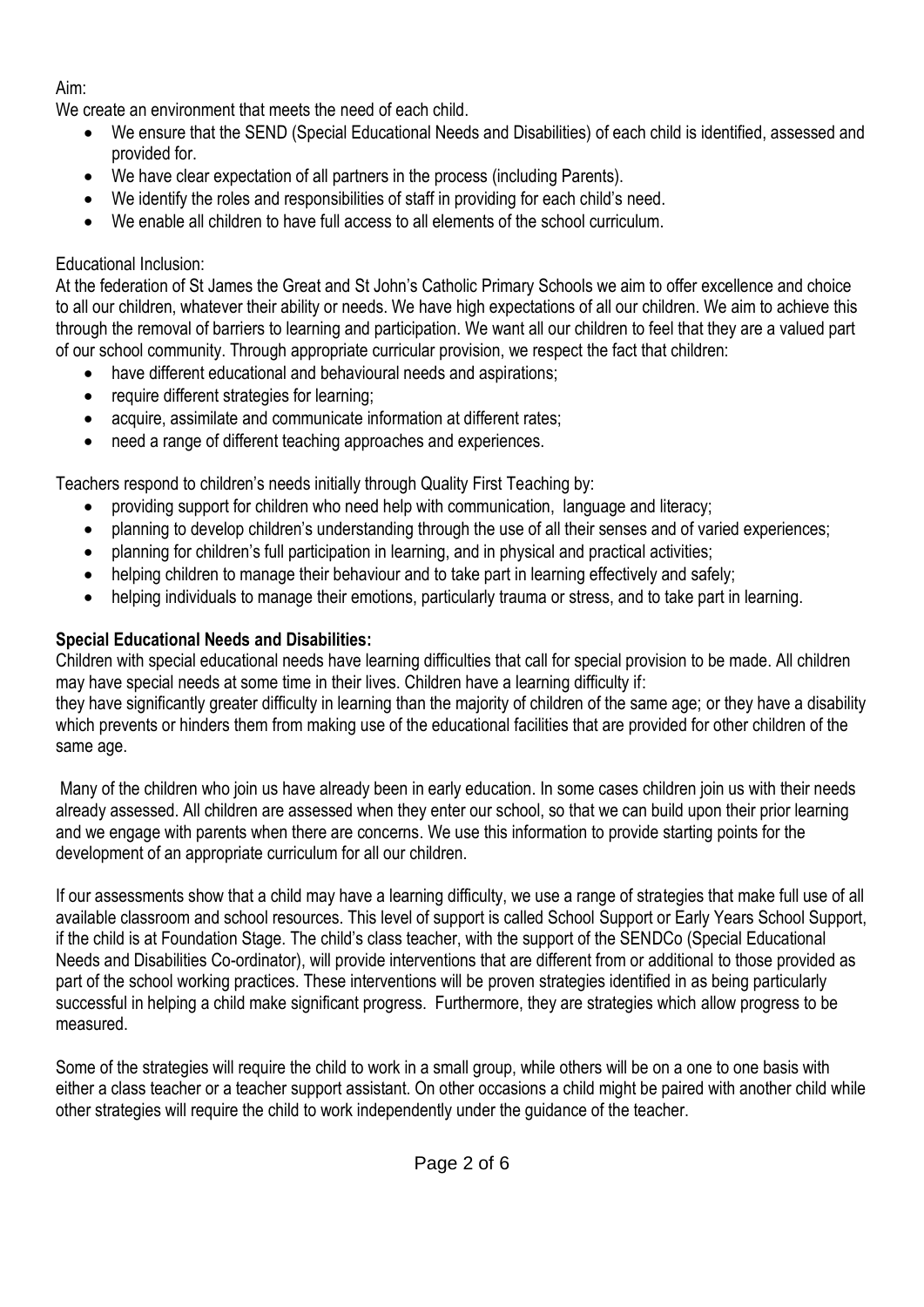#### **Individual Education Plan:**

The strategies used to support a child will be recorded on an I.E.P.(individual education plan). The IEP will show the short term targets set for the child and the teaching strategies used. It will also indicate the planned outcomes and date for the plan to be reviewed. In most cases this review will take place once a term. Should it be found that unsatisfactory progress is being made, alternative interventions will be put in place. If after review, however, the class teacher and parents feel that the child would benefit from further support, and then the SENDCo will make arrangements for further support for the child from outside agencies.

#### **Outside Agencies:**

Parents will have been included at all stages of discussions and they are asked to sign a consent form when support from outside agencies is brought in. This may lead to additional strategies or strategies that are different from those used in School Support. External support services will provide new information for the child's new IEP There are various outside agencies working with children with special educational needs.

1) Local Authority (LA) support services, which include specialist teachers of pupils with hearing or visual impairments, speech and language impairments, teachers for children with specific learning difficulties such as dyslexia, children on the autistic spectrum disorder and children with physical impairments such as dyspraxia.

2) The Educational Psychologist, who can provide specialist assessments and advice and strategies for managing children with behavioural difficulties including on some occasions the involvement of the Pupil Support Service and monitoring and assessing progress.

3) The Health Services, including speech and language therapists, occupational therapists, physiotherapists and the school nurse.

4) CAMHS (Child and Adolescent Mental Health Service).

5) Outreach support from special schools offering help with children with Autistic Spectrum Disorder, Behaviour Emotional Social Disorders, Communication and Physical difficulties, Moderate Learning Difficulties and Severe Learning Difficulties.

6) Children's Services including Social Care and Early Help Services including EWOs (Education Welfare Officers), who can work with children who have been excluded from school, or who are at risk of exclusion.

If the child continues to demonstrate significant cause for concern, a request for statutory assessment, with parental support, will be made to the LA. A range of written evidence about the child will support the request.

#### **The Role of the Special Educational Needs and Disabilities Co-ordinator:**

- manages the day-to-day operation of the SEND procedures;
- co-ordinates the provision for and manages the responses to children's special needs;
- supports and advises colleagues;
- oversees the records of all children with special educational and disability needs;
- acts as the link with parents:
- acts as the link with external agencies and other support agencies;
- monitors and evaluates the special educational needs provision, and reports to the governing body;
- manages a range of resources, both human and material, to enable appropriate provision to be made for children with special educational needs;
- contributes to the professional development of all staff;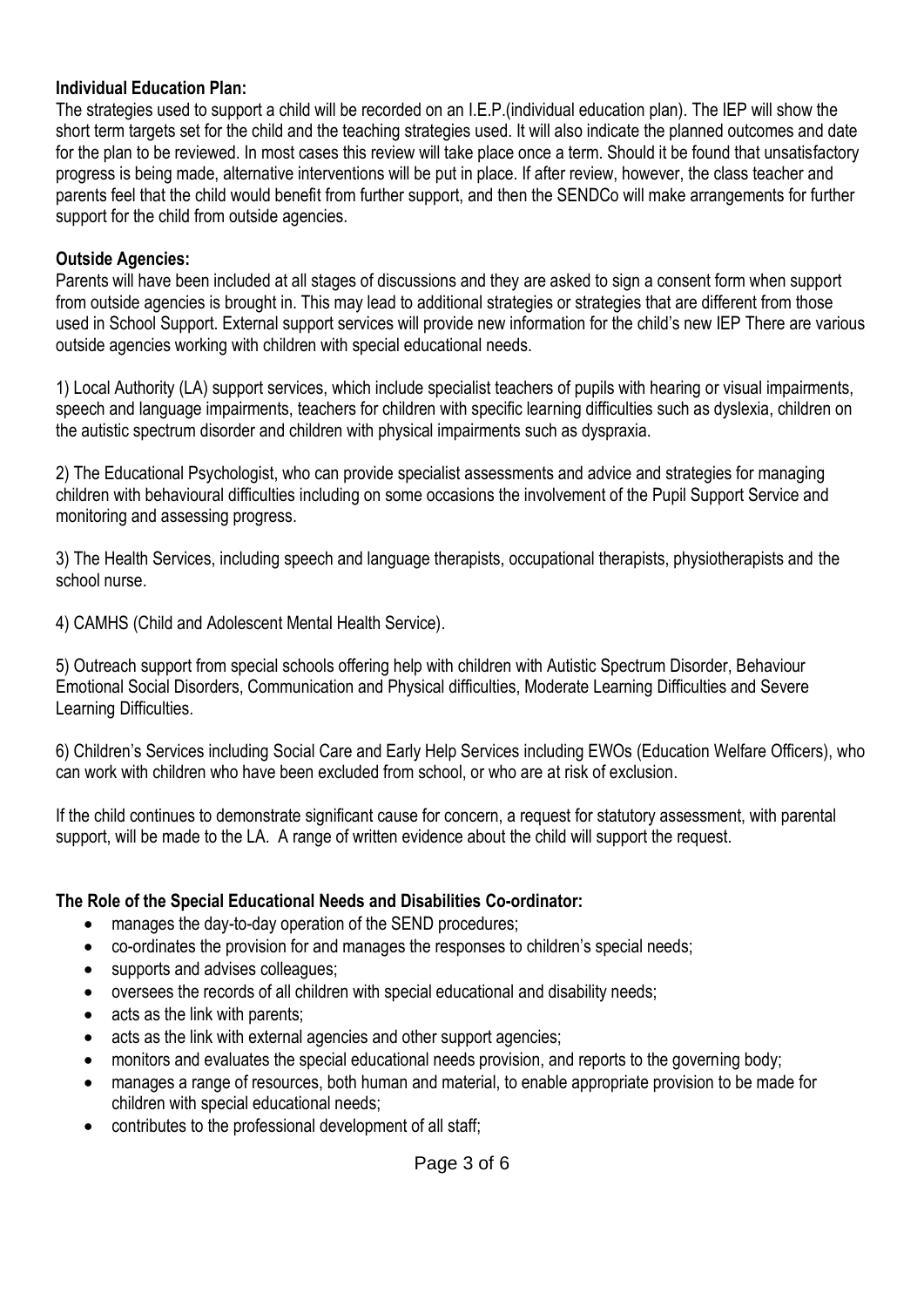• monitors and evaluates SEND strategies and progress.

## **The Role of the Governing Body:**

The Governing Body will:

- Ensure that the necessary provision is made for any pupil with Special Educational Needs and Disabilities.
- Ensure that for children where the authority has notified the School that a child has SEND all staff members are aware of their needs.
- Ensure that School staff are aware of the importance of identifying and providing for those pupils with SEND
- Consult the LA and other schools where it is necessary or desirable to co-ordinate SEND in the area as a whole.
- Ensure that pupils with SEND join in the activities available for all children in the school as much as is reasonably practical
- Report to parents on the implementation of the School's Inclusion Policy
- Have regard to the Code of Practice when carrying out the School's SEND Procedures
- Ensure that the School notifies parents that SEND provision is being made for their child.
- Appoint a governor with responsibility for SEND who will regularly visit the school and liaise with the
- SENDCo and Headteachers.

## **Allocation of Resources:**

The SENDCo is responsible for the operational management of the specified and agreed resourcing for special needs provision within the school, including the provision for children with Educational Health and Care Plans (EHC Plans). The Headteacher informs the Governing Body of how the funding allocated to support SEND has been employed. The School receives formula funding from the Authority for Special Educational Needs and top up funding for some Education Health and Care Plans.

#### **Assessment:**

Early identification of children not making progress or reaching age related expectations is vital. The class teacher informs the parents at the earliest opportunity to alert them to concerns about their child and enlists their active help and participation. The class teacher and the SENDCo assess and monitor the child's progress in line with existing school practices. This is an ongoing process. The SENDCo works closely with parents and teachers to plan an appropriate programme of support.

The assessment of children reflects their participation in the whole curriculum of the school. The class teacher and the SENDCo can break down the assessment into smaller steps in order to aid progress and provide detailed and accurate indicators.

The LA seeks a range of advice before drawing up an Education, Health and Care Plan (EHC Plan). The needs of the child are considered to be paramount in this as are the views of the parents.

# **Access to the Curriculum:**

All children have an entitlement to a broad and balanced curriculum, which is differentiated to enable them to: understand the relevance and purpose of learning activities; experience levels of understanding and rates of progress that bring feelings of success and achievement.

Teachers use a range of strategies to meet children's special educational needs. Lessons have clear learning objectives; we differentiate work appropriately, and we use assessment to inform the next stage of learning.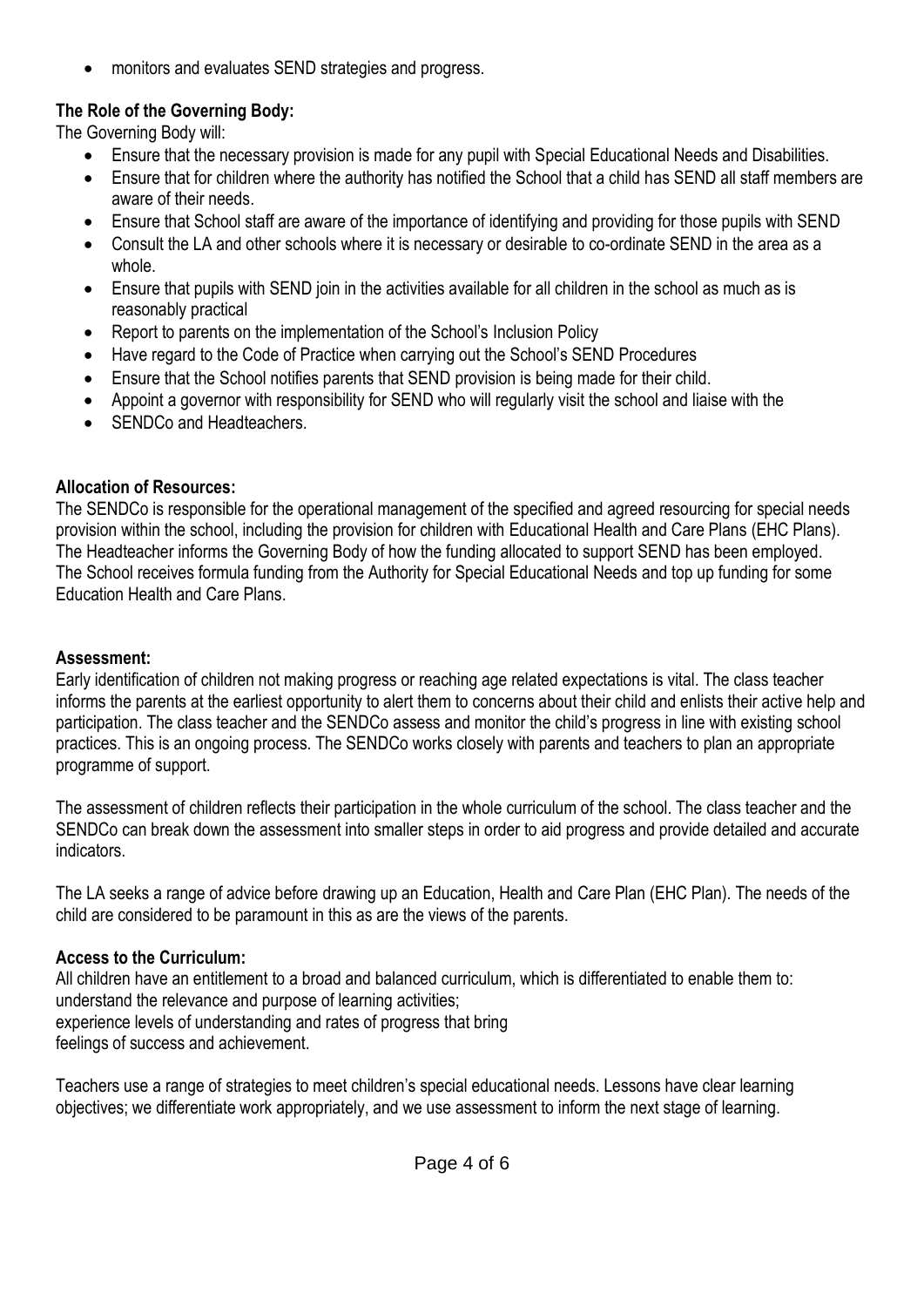Individual Education Plans, which employ a small-steps approach, feature significantly in the provision that we make in the school. By breaking down the existing levels of attainment into finely graded steps and targets, we ensure that children experience success. All children at both School Support or with an EHC Plans have an IEP.

We support children in a manner that acknowledges their entitlement to share the same learning experiences that their peers enjoy. Wherever possible, we do not withdraw children from the classroom. There are times, though, when to maximise learning, we ask the children to work in small groups, or in a one-to-one situation outside the classroom.

### **Partnership with Parents:**

The school works closely with parents in the support of those children with special educational needs. We encourage an active partnership through an ongoing dialogue with parents. Parents are informed when their child is placed on the SEND register and receive or are shown a copy of the child's IEP. Parents are also asked to sign a permission slip so that should their child need to meet with someone from an outside agency, then permission to do so is readily available:

- Parents' contributions are valued as equal partners in a child's education.
- Parents are kept full involved and informed by SENDCo, class teacher and Headteacher.
- The wishes and knowledge of parents are always acknowledged.
- Meetings with parents are regularly arranged, including academic tutoring day, annual and interim reviews, IEP meetings, PSPs, formal and informal meetings with the SENDCo.
- Parents are invited to attend assessments by outside agencies.
- Parents who need extra support or help may be referred to support groups or the Local Authority's parent support body known as Southwark Information Advice and Support Team.

#### **Staff Development:**

The SENDCo and support staff regularly attend courses in order to keep up to date with current thinking and teaching strategies to assist pupils with SEND and those who are the most able. The SENDCo also seeks support from outside agencies, who may also provide training.

The SENDCo provides in service training for teaching staff in order to pass on information. The SENDCo and support staff are well trained in those strategies used as interventions to accelerate learning or fill learning gaps.

#### **Pupil Participation:**

The staff at the schools encourage children to take responsibility and to make decisions. Children are involved at an appropriate level in setting targets in their IEPs and in the termly IEP review meetings. Children are encouraged to make judgements about their own performance against their IEP targets.

#### **Complaints Procedure:**

Parents may wish in the first instance to settle any complaints by speaking to :

- 1) the class teacher
- 2) the SENDCo
- 3) the head teacher
- 4) the SEND governor

Under the SEN and Disability Act 2001, parents may seek advice on resolving disagreements with the LA and school through an independent mediation Service known as Southwark Information Advice and Support Team. The service is part of the LA and operates at "arm's length" to provide parents and carers of children with special needs with a range of independent information and support matters relating to their child's special needs. This includes:

- Attending meetings with parents.
- Providing a venue for parents to meet, hold workshops, and borrow resources.
- Helping parents to assess their views and concerns.